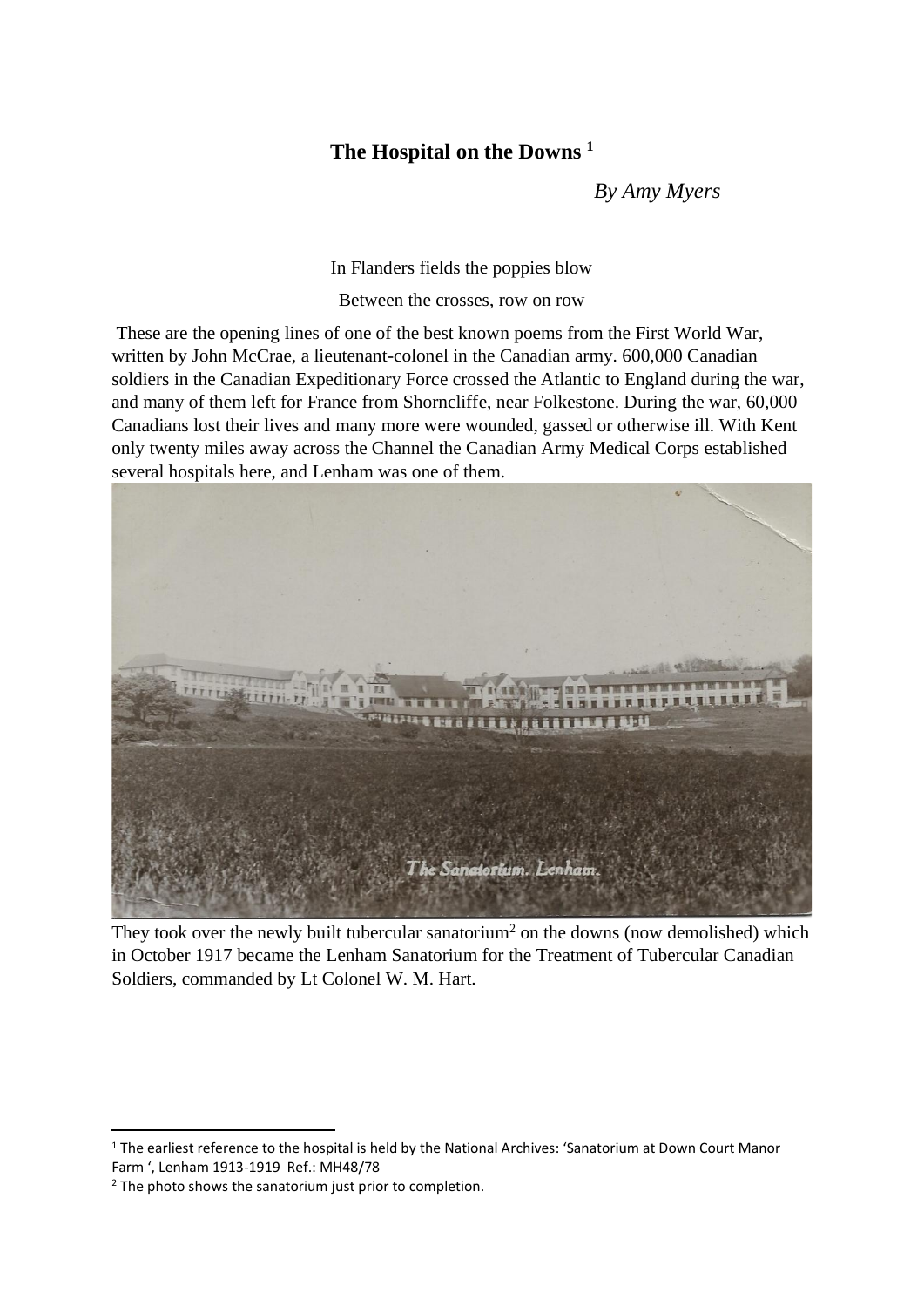A month later the sanatorium was redesignated a Canadian Special Hospital. The staff were also from the Medical Corps, and included three nursing sisters one of whom was Nurse Belle Grace Browne, who returned safely to Canada after the



war. Others from the medical corps did not survive, suggesting that the so-termed Spanish flu that swept through the world through 1918 and onwards, was responsible for some of the hospital deaths.

The war ended in November 1918 but the hospital remained open until 7<sup>th</sup> July 1919. Convalescent patients were able to return to their homes, but some like Private Don and Private Bonfonti were too ill to do so. They lie in Lenham cemetery with their comrades who had lost their fight for life at the hospital earlier and all were buried with full military honours. The white tombstones are together in rows, under the care of the Commonwealth War Graves Commission. Visit them and you'll see these names: Sapper H. Southerland, aged 27, Private A .O'Reilly, aged 24, Private Andrew Bonfonti, aged 26, Sapper Colin Macdonald, aged 35, Private F. S. Oliver aged 20, Private R. Don, Private Harmon Sherk, aged 26, Private W. E. Mond, Private J Randell, Driver I. G. Henderson, aged 29, Private A. B. Macdonald, Captain H. P. Thompson, aged 50, Corporal C. W. Smith, Private D. Soutter, aged 31, Private W. Stewart, Private W. J. Treacy, Ordinary Seaman B. O'Hara, aged 23, Gunner T. Caulfield, Private P. Cooper, Private G. Coming Singer aged 23, Sapper R. I. King, Private J. Redbreast, aged 28, Private John Beattie, aged 21, Private J. B. Buck, Private C. Douglas, Sapper T. Smeluk, Private A. Robinson, aged 20, Serjeant R. V. Powell, aged 28, Private H. Johnson aged 22, Driver C.T. Cameron aged 18, Private W. Grey, Private C. Ash, Private D. B. McDonald.

With them lies Staff Serjeant W. Ward, who was in the Royal Army Medical Corps and died in January 1921. His connection with the hospital is not clear but it must have been a close one. He lies with the men he must have known and helped. They came from a variety of backgrounds. Jacob Redbreast, of Aboriginal descent and from Chapleau in Ontario, known for its game reserve, was a trapper. Ordinary Seaman O'Hara was in the Royal Naval Canadian Voluntary Reserve and in training at HMS Vivid, the name of the Devonport barracks. Captain H.P. Thompson was in the Royal Canadian Dental Corps and aged 50.